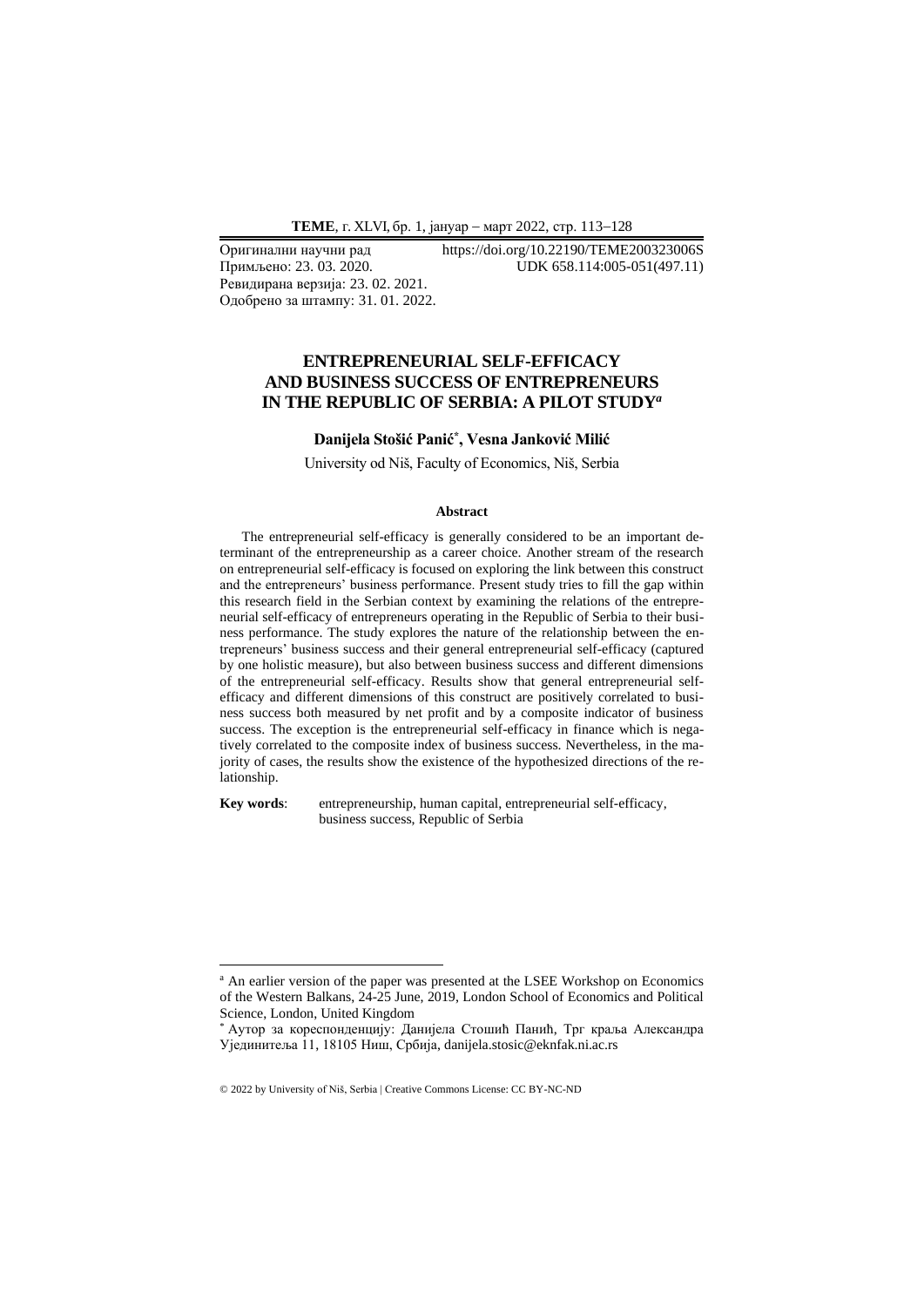# **ПРЕДУЗЕТНИЧКА САМОЕФИКАСНОСТ И ПОСЛОВНИ УСПЕХ ПРЕДУЗЕТНИКА У РЕПУБЛИЦИ СРБИЈИ: ПИЛОТ СТУДИЈА**

## **Апстракт**

Генерално се сматра да је предузетничка самоефикасност битна детерминанта избора предузетништва као опције запошљавања. Друга струја истраживања предузетничке самоефикасности је фокусирана на истраживање везе између овог феномена и пословних перформанси предузетника. Истраживањем односа између предузетничке самоефикасности и пословног успеха предузетника у Србији, студија настоји да попуни јаз у проучавању овог питања у Србији. Студија истражује природу односа између пословног успеха предузетника и њихове опште предузетничке самоефикасности (мерене једним холистичким мерилом), али и између пословног успеха предузетника и различитих димензија (компоненти) предузетничке самоефикасности. Резултати указују на то да су и општа предузетничка самоефикасност, као и поједине димензије овог конструкта позитивно корелисане са пословним успехом предузетника, и када се он мери оствареним нето добитком, и када се мери композитним индикатором пословног успеха. Изузетак је предузетничка самоефикасност у домену пословних финансија која је негативно корелисана са композитним индикатором пословног успеха. У већини случајева резултати указују на постојање претпостављеног смера односа између посматраних појава.

**Кључне речи**: предузетништво, хумани капитал, предузетничка самоефикасност, пословни успех, Република Србија.

#### *INTRODUCTION*

The purpose of this study is to analyze the relationship between the entrepreneurial self-efficacy as a component of human capital of entrepreneurs in the Republic of Serbia and their business success. Human capital is considered to be a set of acquired characteristics of an individual which contribute to his/her productivity (Carter, Brush, Green, Gatewood, & Hart, 2003), and it is regarded as one of the most important determinants of entrepreneurial activity and performance. Out of all determinants of small business growth that are recognized by Storey's (2010) framework, two thirds refer to human capital components.

Entrepreneurs' human capital itself is a multidimensional variable (Coleman, & Robb, 2009; Lee, Jasper, & Fitzgerald, 2010). Therefore, there is a need to assess the relationships between its various components and business success. One of these components is the entrepreneurial selfefficacy. The entrepreneurial self-efficacy is a construct that describes how an individual assesses his/her own abilities to successfully perform the entrepreneurial activity (Miao, Qian, & Ma, 2016). Self-efficacy in general, as well as the entrepreneurial self-efficacy determine one's goal setting and commitment (Zhang, Cui, Zhang, Sarasvathy, & Anusha, 2019). Initially, entrepreneurial self-efficacy was researched as a deter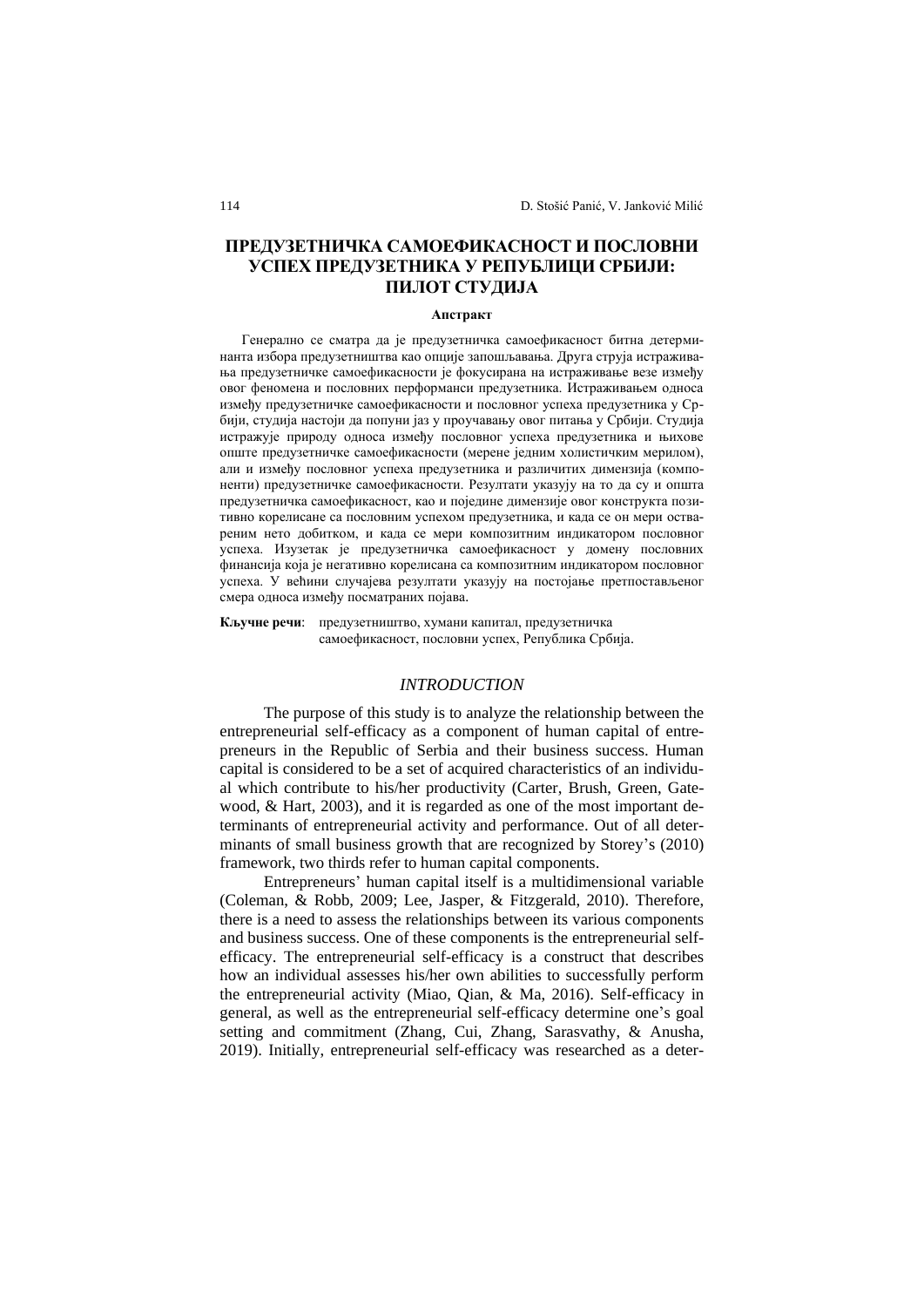minant of one's career's choice, while the subsequent studies have expanded the research questions in order to explore the relations between entrepreneurial self-efficacy and entrepreneurial business success (Cumberland, Germain, & Meek, 2015). As a determinant of the entrepreneurial business success, entrepreneurial self-efficacy is one of the less analyzed components of human capital, especially within the Serbian entrepreneurial ecosystem.

A systematic review of the literature on the entrepreneurial selfefficacy performed by Newman, Obshonka, Shwarz, Cohen, & Nielsen (2019) summarizes the research on this construct. This review reveals that the entrepreneurial self-efficacy is a domain-specific self-efficacy which can be fostered or inhibited by various antecedents, such as: cultural and institutional environment, firm characteristics, education and training, work experience, role models and individual characteristics. The two main outcomes of the entrepreneurial self-efficacy refer to the entrepreneurial intentions and the entrepreneurial emotions/mental state. These two types of outcomes together determine the entrepreneurial behavior, venture creation and entrepreneurial performance.

The content of one's entrepreneurial self-efficacy can be captured holistically through one composite score. Additionally, entrepreneurial selfefficacy can be examined along different dimensions. In order to determine the link between the entrepreneurial self-efficacy and business success, but also to explore the importance of different dimensions of this variable for business success, this study focus on both the general entrepreneurial selfefficacy and on its distinct dimensions. Results of such study should contribute to fully understand the complexity of the conditions for entrepreneurs in the Republic of Serbia to achieve business success.

A study of entrepreneur's self-efficacy as a determinant of his/her business success should add to the research on the state and characteristics of human capital of entrepreneurs in the Republic of Serbia. Taken together, these results should contribute to better understanding of the background of the entrepreneurial performance. Moreover, understanding the relationship between entrepreneurs' self-efficacy and success, along with the knowledge of the existing level of their entrepreneurial selfefficacy, can reveal potential gaps than should be closed in order to improve entrepreneurs' business results. Public policy initiatives are one of the ways to fill the gap between the knowledge and skills that entrepreneurs already have and those that are necessary for successful running their businesses. Therefore, understanding the relationship between the entrepreneurial self-efficacy of an entrepreneur and the success of his/her business can properly direct measures of promotion and support of entrepreneurship, such as various training programs. Moreover, revealing the relationship between the entrepreneurial self-efficacy and the business success can help in shaping the contents of entrepreneurial curricula and syllabuses offered by Serbian education system.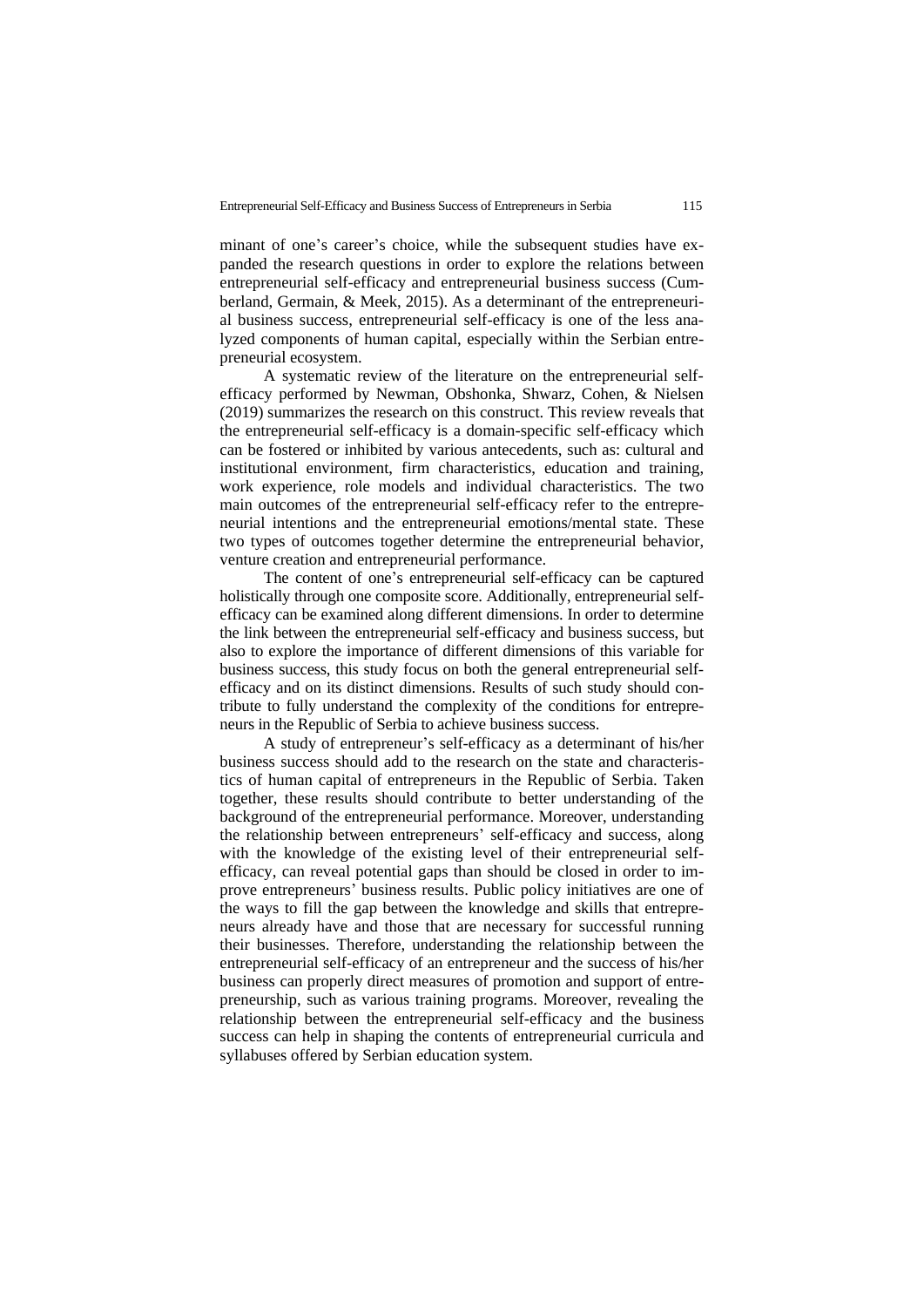## *LITERATURE REVIEW*

Entrepreneurs' human capital is one of the most researched determinants of their performance. Within the framework of business success determinants, the most frequently studied components of entrepreneurs' human capital are: level and field of education, work experience and experience in the industry of an established business, prior experience in managerial positions, as well as previous ownership experience. Entrepreneurial self-efficacy is a human capital component that is less researched within this framework. At the same time, this component of human capital is an important predictor of certain (entrepreneurial) behavior (Kickul, Gundry, Barbosa, & Whitcanack, 2009).

Self-efficacy is a self-perceived ability to achieve a specific goal by realizing a certain task (Bandura, 1994). Derived from the general selfefficacy concept, entrepreneurial self-efficacy is a concept which is studied in the research on entrepreneurship, as one type of the occupation-specific selfefficacy. Entrepreneurial self-efficacy is self-assessed capability to successfully perform various entrepreneurial activities, such as: identification of profitable opportunities, acquiring resources, new venture creation and managing own business (DeNoble, Jung, & Ehrlich, 1999; Kickul et al., 2009; McGee, Petersen, Mueller, & Sequeira, 2009; Mueller & Dato-on, 2013). It is an adequate conceptual tool for explaining entrepreneurial behavior, since studies find that it influences choices, effort and persistence (McGee et al., 2009). Although self-efficacy is not necessarily related with the actual skills, knowledge and competencies that someone has, this subjective perception may be an important predictor of one's behavior (Drnovšek, Wincent, & Cardon, 2010). This is why the entrepreneurial self-efficacy is a relevant variable in entrepreneurship studies. Generally, there are two streams of research on entrepreneurial self-efficacy. One refers to the entrepreneurial selfefficacy as a determinant of entrepreneurial intents which lead to business start-up. The other is related to the entrepreneurial self-efficacy's relationship with the entrepreneurial business performance. This paper contributes to the second branch of research.

There are many determinants of business success of an entrepreneurial venture. Factors that relate to entrepreneur's personality are expected to be important for success of his/her business given the fact that an entrepreneur is the owner and the manager of the business (Dessyana, Prihatin, & Riyanti, 2017). According to the Theory of planned behavior (Ajzen, 2005), self-perceived personal ability to realize and control certain behavior is one of the factors which influence the behavior itself. This element of Ajzen's model of planned behavior is very similar to the concept of self-efficacy. Because entrepreneurs see their behavior (or tasks they are undertaking) as related to the outcomes (Drnovšek, et al., 2010), the link between the behavior and business success (outcome) becomes clear. If an entrepreneur's behavior affects the outcomes (e.g.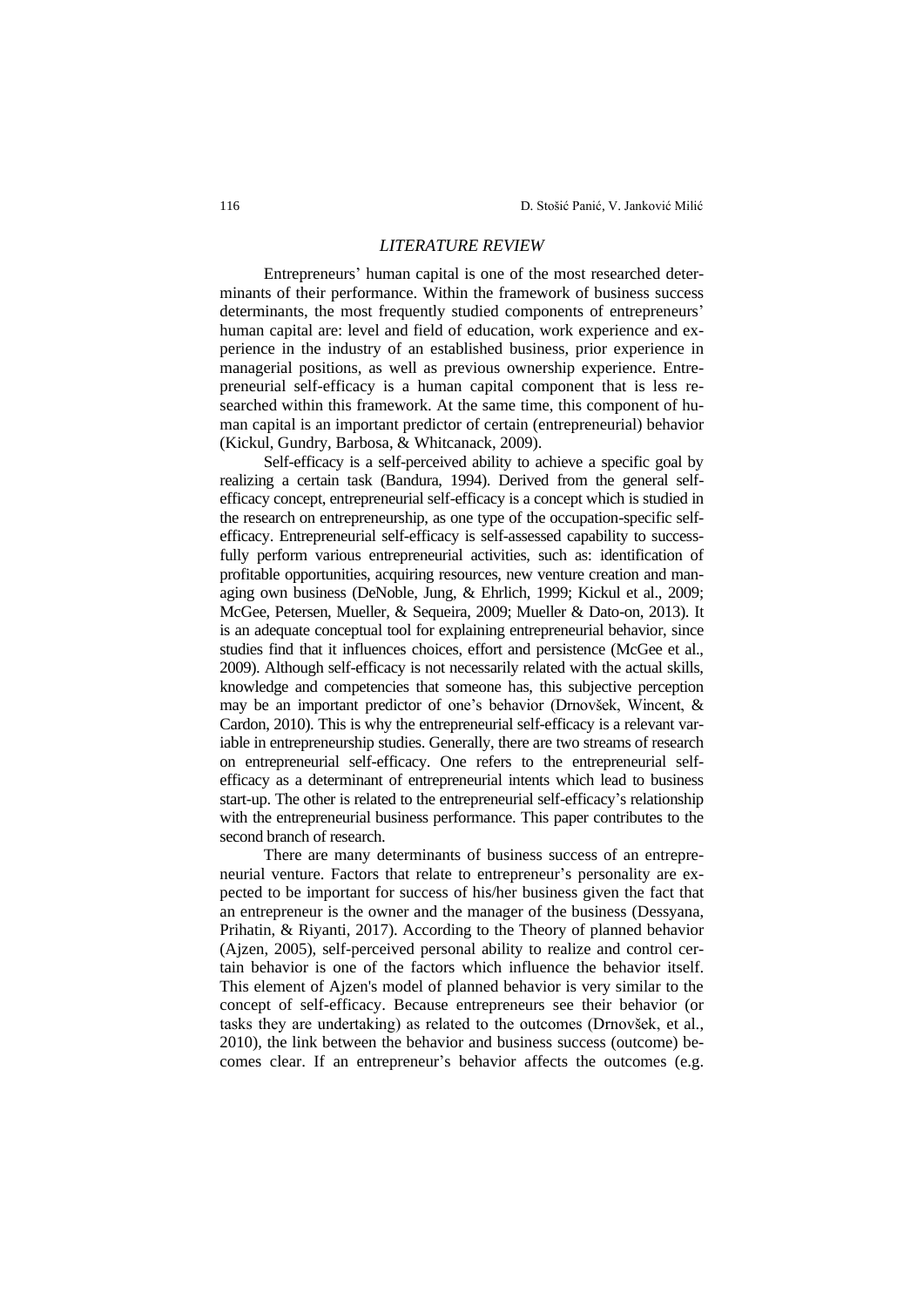business success) that he/she achieves, then it is fair to expect that there is certain relationship between the entrepreneurial self-efficacy (which determines the behavior itself) and the business success as one of the outcomes of entrepreneurial behavior.

The link between the entrepreneurial self-efficacy and an entrepreneur's behavior and subsequently its outcomes, can be discussed within the framework of the Social learning theory. Within this theoretical framework it should be expected that an entrepreneur with high entrepreneurial self-efficacy is highly motivated and believes in his/her abilities to perform entrepreneurial tasks, sets challenging goals, invests effort and shows persistence in accomplishing these goals (Trevelyan, 2011). A person with higher self-efficacy tends to be more persistent and work harder, thus increasing the likelihood of achieving his/her goals (Dessyana et al., 2017). The entrepreneurial self-efficacy is an important determinant of entrepreneurship because the process of founding and running one's own business is associated with various obstacles. Those who are more persistent in achieving their goals, have a better chance of succeeding (Cardon, & Kirk, 2015). Higher entrepreneurial self-efficacy may increase the confidence of the entrepreneur to face the uncertainty of the environment which can lead to setting goals that are more ambitious.

There is empirical evidence that individuals with higher entrepreneurial self-efficacy set more ambitious goals, show more persistence and work harder. All of the previous contributes to the achievement of goals. To achieve business success is undoubtedly a goal of business owner and manager, so it is not surprising that a significant number of studies find that entrepreneurial self-efficacy is positively associated to the entrepreneurial business performance (for systematic review of studies see Miao et al., 2017; Newman et al., 2019). For example, Cliff (1998) and Pollack, Burnette, & Hoyt (2012) state that owner's self-assessed capability determines his/her intention to grow his/her business. Hmieleski & Baron (2013) find that the entrepreneurial self-efficacy is a robust predictor of business performance. The higher the level of the entrepreneurial self-efficacy, the higher the level of self-confidence in the ability to successfully manage growing business. The rationale of this relationship is that the entrepreneurial self-efficacy helps in transforming the entrepreneur's beliefs into efforts which leads to better business performance (Miao et al., 2017).

Within the presented framework, the first hypothesis is defined as follows:

H1: Entrepreneurial self-efficacy is positively correlated to business success of entrepreneurs in the Republic of Serbia.

Entrepreneurial self-efficacy as a self-rated ability to successfully perform entrepreneurial activities can be measured along different dimensions. Very often, this general ability can be judged upon self-assessed ability to perform tasks that refer to different aspects of business activi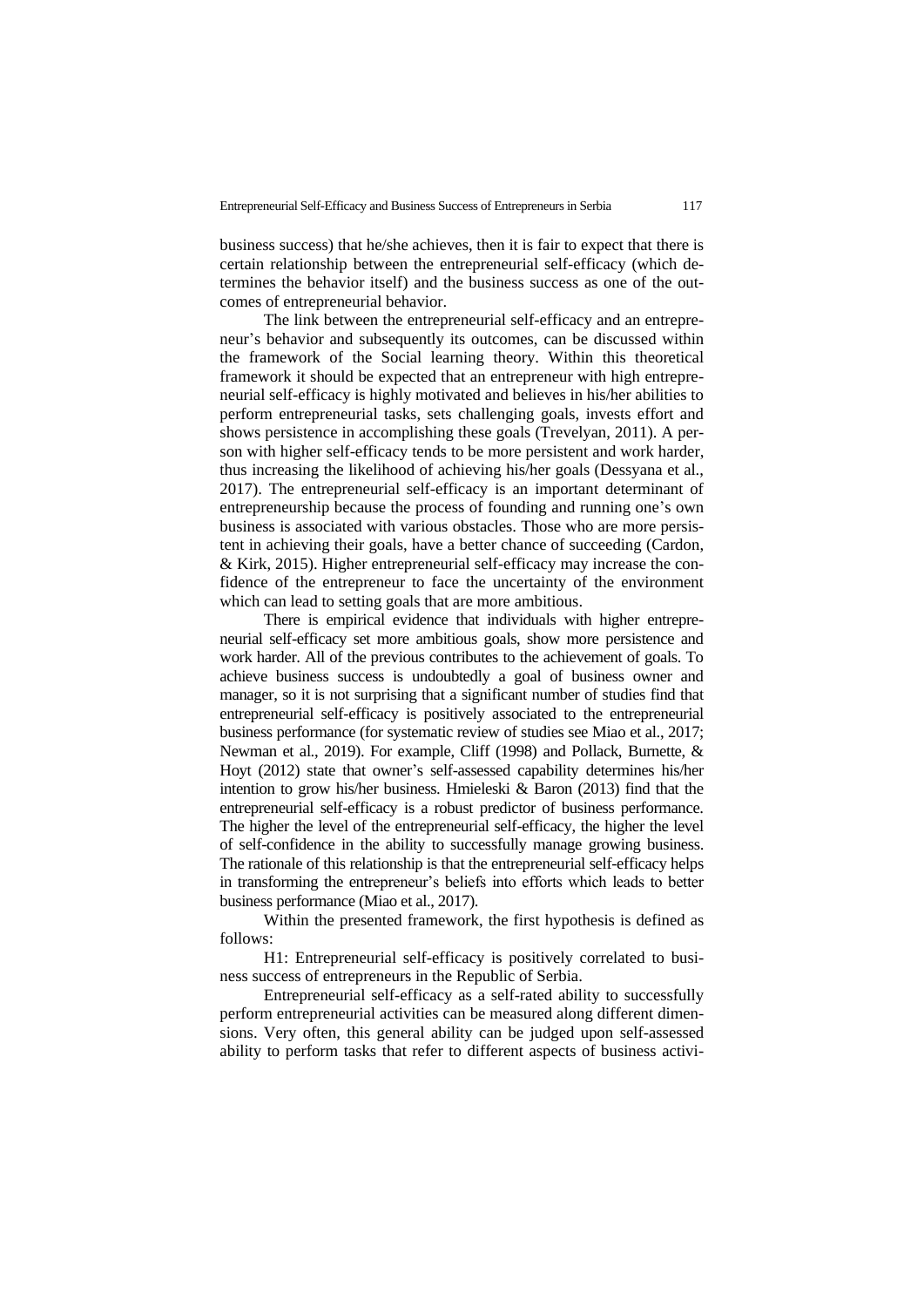ties, such as: marketing, finance, innovation, operations management, information technology/e-commerce and general management activities (planning, organizing and controlling). Examining the relationship between different dimensions of self-efficacy and business success is seen as a more precise way to explore the determinants of business success (Cumberland et al., 2015). When decomposed in such a way, the relation between the entrepreneurial self-efficacy and business success may not be uniform. In fact, there are studies which suggest that there are differences in the intensity of the correlation between different subcomponents of the entrepreneurial self-efficacy and business success (Lerner, & Almor, 2002). In line with the previous, the following hypothesis is defined:

H2: There are differences in how various dimensions of the general entrepreneurial self-efficacy are related to business success of entrepreneurs in the Republic of Serbia.

## *METHODOLOGY*

Sample units were randomly drawn from the Serbian Business Register Agency's data base for urban areas of the Republic of Serbia. Random sample consisting of owners of micro, small and medium sized enterprises and individuals registered as entrepreneurs was obtained. Questionnaire containing closed-ended questions was distributed by email or was physically distributed to the sample units. Sample-related data are shown in the Table 1.

| Sample size     |                             |                              |  |
|-----------------|-----------------------------|------------------------------|--|
|                 | Returned                    | Operative sample             |  |
|                 | questionnaires              | (units without missing data) |  |
|                 | 101                         | 86                           |  |
| Sample          |                             |                              |  |
| structure       |                             |                              |  |
|                 | Gender of the owner-manager |                              |  |
|                 | Number                      | Share $(\%)$                 |  |
| Female          | 26                          | 30.23                        |  |
| Male            | 60                          | 69.77                        |  |
| Total           | 86                          | 100.00                       |  |
|                 | Operating sector            |                              |  |
|                 | Number                      | Share $(\%)$                 |  |
| Production      | 18                          | 20.93                        |  |
| <b>Services</b> | 68                          | 79.07                        |  |
| Total           | 86                          | 100.00                       |  |

*Table 1 Research sample size and structure*

Source: Authors' calculations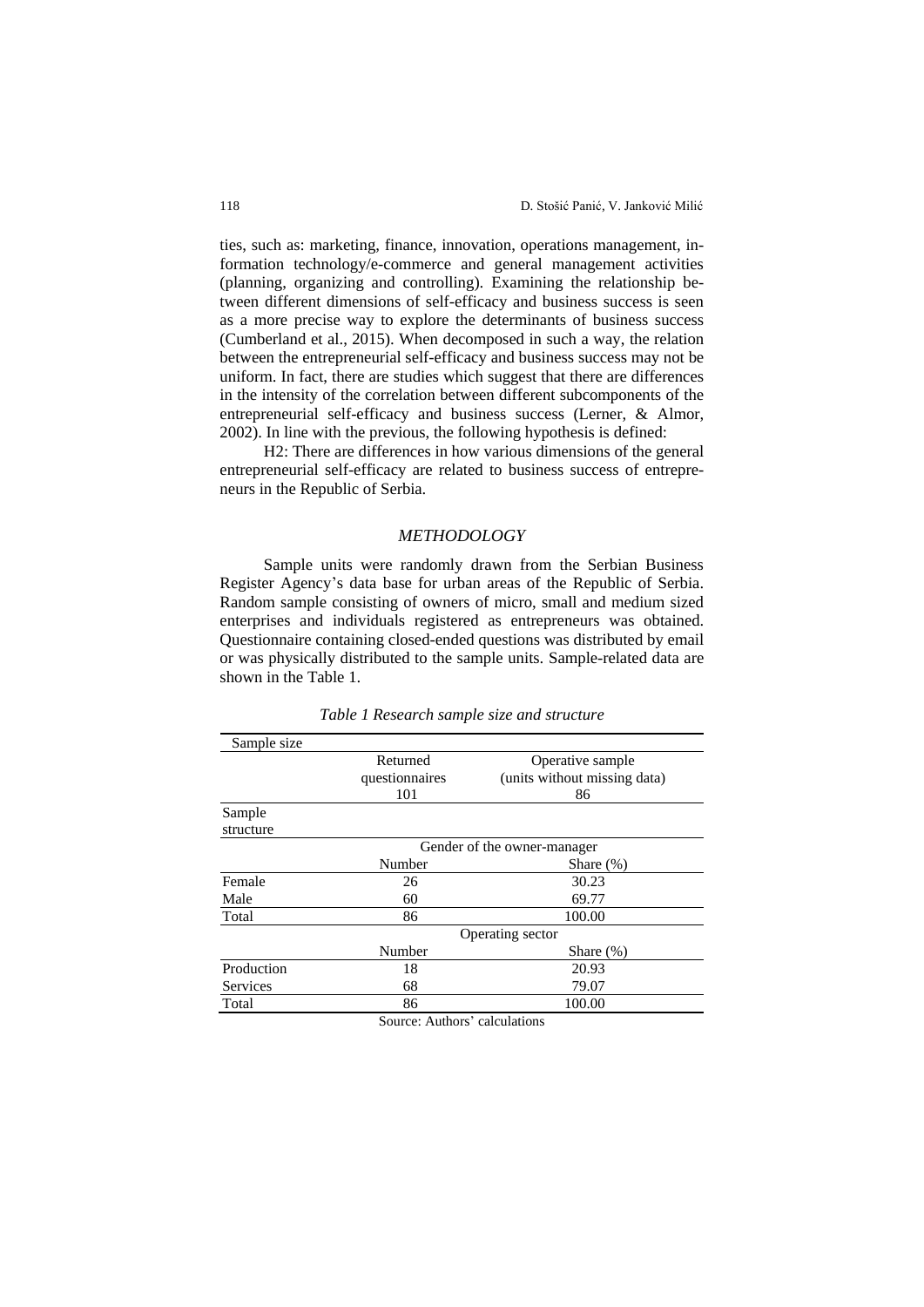One hundred and one completed questionnaires were received. Data on business performance of sample units were gathered from their income statements. Nevertheless, data on business performance for 15 units were missing which reduced the operative sample to 86 units. Unfortunately, with no publicly available datasets on SMEs' business success indicators (other than their publicly available financial statements), and without entrepreneurs' readiness to share these data with researchers, we were once again faced with the choice: either to research with available (though maybe incomplete) data, or not to research at all (Bönte & Piegeler, 2012). We chose to research.

In order to examine whether and how one personal characteristic such as the entrepreneurial self-efficacy is linked to the business success, both owning and managing the business were the criteria for qualifying as an adequate sample unit. Therefore, the respondents were asked whether they were the owners of the business, and whether they had an important role in making strategic and tactic decisions. All of the 86 respondents stated that they were the owners of the business making the strategic and day-to-day business decisions.

Less than one third of the sample units are female entrepreneurs (30.23 percent). The proportion of female entrepreneurs in the sample is comparable with one presented by Babović (2012: 46) who finds that women own 28.9 percent of businesses in Serbia (Binomial test p=0.433, 1-tailed). Similarly, National Agency for Regional Development (2013: 7) reports that women-owned businesses account for 32.8 percent of all businesses in Serbia (Binomial test p=0.352, 1-tailed). Only 20.9 percent of the sample units are businesses in the production related activities which corresponds to the national level data (Binomial test p=0.172, 1-tailed) which suggest that 74 percent of Serbian SMEs and entrepreneurs operate in the service industries, while 26 percent of them are businesses in manufacturing industries (MERS & NARD, 2014: 8).

Building on previous studies (for example: Hisirch & Brush, 1984; Chen, Greene, & Crick, 1998; Walker & Webster, 2006; Díaz-García& Jiménez-Moreno, 2010), entrepreneurial self-efficacy variable was captured through several aspects, such as self-assessed knowledge and competences in the area of marketing, finance, innovation, operations management, ICT/e-business, human resources and general management. All these components of the entrepreneurial self-efficacy were measured using the five-point Likert scale. Sample units rated their knowledge and skills from 1 (insufficient) to 5 (excellent) in the above-mentioned areas<sup>1</sup>,

<sup>&</sup>lt;sup>1</sup> The question was defined as follows:

Please use the adequate grade to evaluate the extent to which you consider that you possess knowledge and skills in the following areas (1-insufficient 2-sufficient 3-good 4-very good 5-excellent): general management (business planning, organization,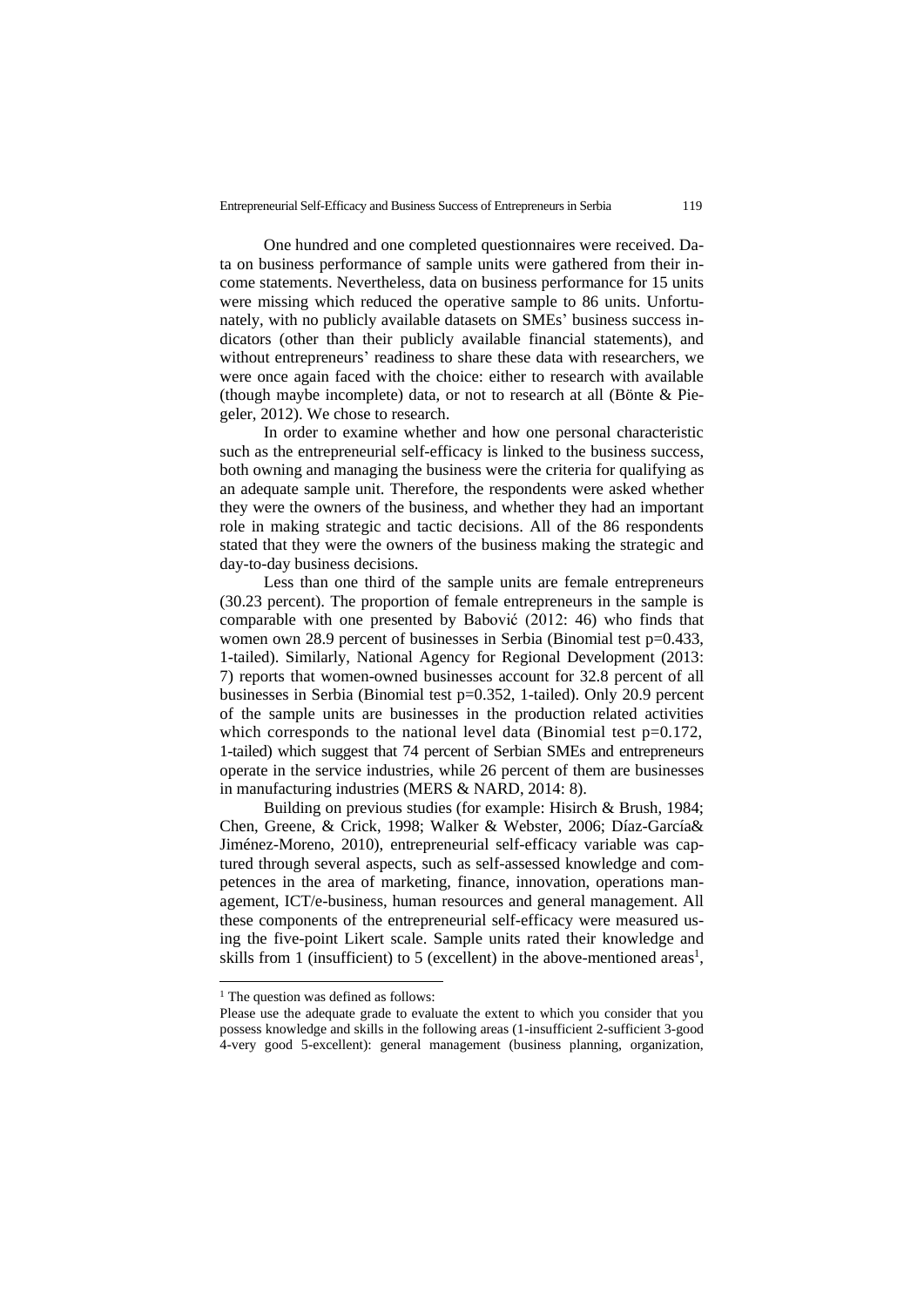with higher scores indicating higher entrepreneurial self-efficacy beliefs. The internal consistency of this scale was high as assessed by Cronbach's alpha values ( $\alpha$ =0.852 without a possibility to improve it by deleting any of the items).

As the entrepreneurship research is dominantly focused on measuring the organizational-level outcomes captured by financial indicators (Baron & Henry, 2011), business performance or success of entrepreneurs was judged upon net profit they have realized. Additionally, as it is suggested to combine various indicators so that the business success can be better understood (Carbera & Mauricio, 2017), one composite indicator of business success (CIBS) was created, consisting of: operative income, net profit and number of employees. Together with the operative income, the number of employees is recognized by Serbian law as a measure of business size<sup>2</sup> . As the growth and therefore the size of a business can be a reflection of successful business performance, this composite measure is formed out of the most frequently used indicators of business size (Parker, 2009; Storey, 2010). For creating this composite index, the Principal Component Analysis was applied at the weighting stage in order to adequately determine the weights of the variables included in the CIBS indicator. Weights were calculated according to the factor loadings. The highest relative importance in the structure of the CIBS was given to the net profit. The relation between the selected variables has been examined by *Spearman's rho* correlation coefficient.

## *RESULTS AND DISCUSSION*

Empirical results show that entrepreneurs in the Republic of Serbia are most confident in their skills in the area of general management since this dimension of the entrepreneurial self-efficacy has the highest average score (3.723). On the other hand, entrepreneurs are the least confident in their abilities in the area of ICT/e-business. The average score for this dimension of the entrepreneurial self-efficacy is the lowest (3.240) and has the highest dispersion of individual scores (standard deviation=1.102). The average scores, as well as the dispersion of individual scores for entrepreneurial self-efficacy and its components are shown in Table 2.

control); marketing; finance; innovation; operations management; human resources management; and ICT/e-business.

<sup>2</sup> Third formal criteria for determining the business size is the size of the firm's assets. This indicator was not included because it is widely accepted that it is not adequate for assessing the size and growth of small businesses, especially those in low capitalintensive sectors, such is the service sector (Delmar, 2006).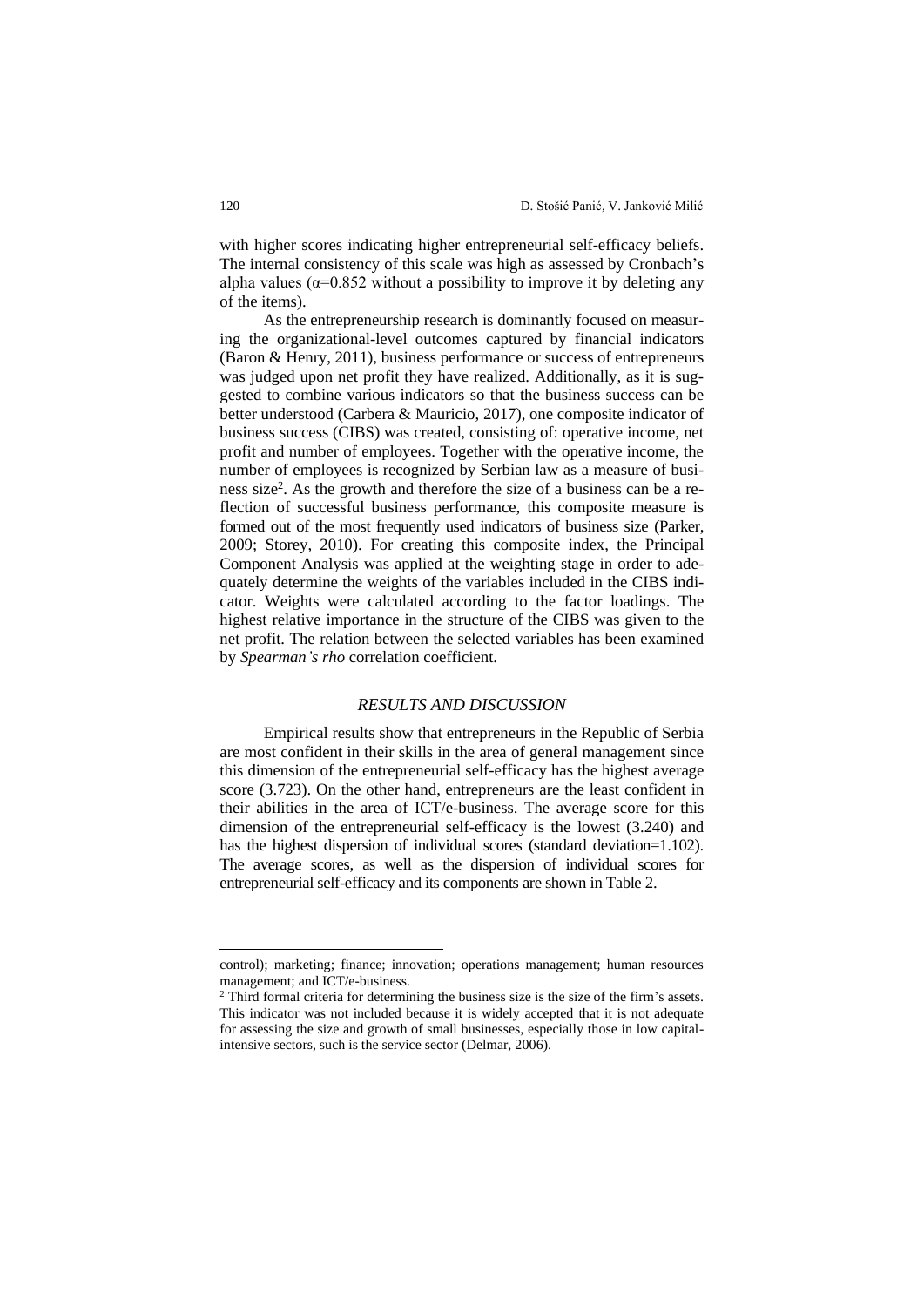| Self-efficacy indicators    | Mean  | <b>Standard Deviation</b> |
|-----------------------------|-------|---------------------------|
| General                     | 3.511 | 0.775                     |
| General management          | 3.723 | 1.011                     |
| Marketing                   | 3.360 | 1.049                     |
| Finance                     | 3.630 | 1.031                     |
| Innovation                  | 3.450 | 1.067                     |
| <b>Operation Management</b> | 3.606 | 1.095                     |
| Human Resources Management  | 3.584 | 1.032                     |
| ICT/e-business              | 3.240 | 1.102                     |

*Table 2 Descriptive statistics of self-efficacy indicators*

Source: Authors' calculation

The general indicator of the entrepreneurial self-efficacy is positively correlated to business success of entrepreneurs in the Republic of Serbia measured by both net profit ( $r_s$ =0.164, sig=0.131) and by CIBS  $(r<sub>S</sub>=0.157, sig=0.149)$  (Table 3). Although without statistical importance, the expected positive nature of the relation (H1) is confirmed at the sample level, confirming the expectation that entrepreneurs who better assess their overall ability to carry out entrepreneurial activity successfully, achieve higher profit and operating income and employ more people. Similarly, Forbes (2005) has found that the entrepreneurial self-efficacy is positively correlated to various measures of business performance. Investigating various determinants of entrepreneurial business success, Dessyana et al. (2017) conclude that the entrepreneurial self-efficacy which is measured with one holistic multidimensional measure is a significant predictor of financial business performance of entrepreneurial ventures.

Observed separately, all dimensions of the entrepreneurial selfefficacy are positively correlated to net profit, but the intensity of the correlation varies (Table 3). The strongest link exists between self-assessed competences in general management and the net profit  $(r<sub>S</sub>=0.185,$ sig=0.089), while the net profit is almost uncorrelated to self-rated ability to manage human resources  $(r<sub>S</sub>=0.004, sig=0.968)$ .

| Self-efficacy indicators    | Net profit              | <b>CIBS</b>             |
|-----------------------------|-------------------------|-------------------------|
| General                     | $0.164$ (sig. $0.131$ ) | $0.157$ (sig. $0.149$ ) |
| General management          | $0.185$ (sig. $0.089$ ) | $0.236$ (sig. $0.029$ ) |
| Marketing                   | $0.183$ (sig. $0.093$ ) | $0.115$ (sig. 0.296)    |
| Finance                     | $0.030$ (sig. $0.782$ ) | $-0.020$ (sig. 0.858)   |
| Innovations                 | $0.183$ (sig. $0.093$ ) | $0.070$ (sig. $0.526$ ) |
| <b>Operation Management</b> | $0.102$ (sig. 0.358)    | $0.151$ (sig. $0.169$ ) |
| Human Resources Management  | $0.004$ (sig. 0.968)    | $0.092$ (sig. $0.401$ ) |
| ICT/e-business              | $0.166$ (sig. $0.128$ ) | $0.066$ (sig. $0.550$ ) |

*Table 3 Spearman's rho correlation coefficients between entrepreneurial self-efficacy indicators and business success indicators*

Source: Authors' calculation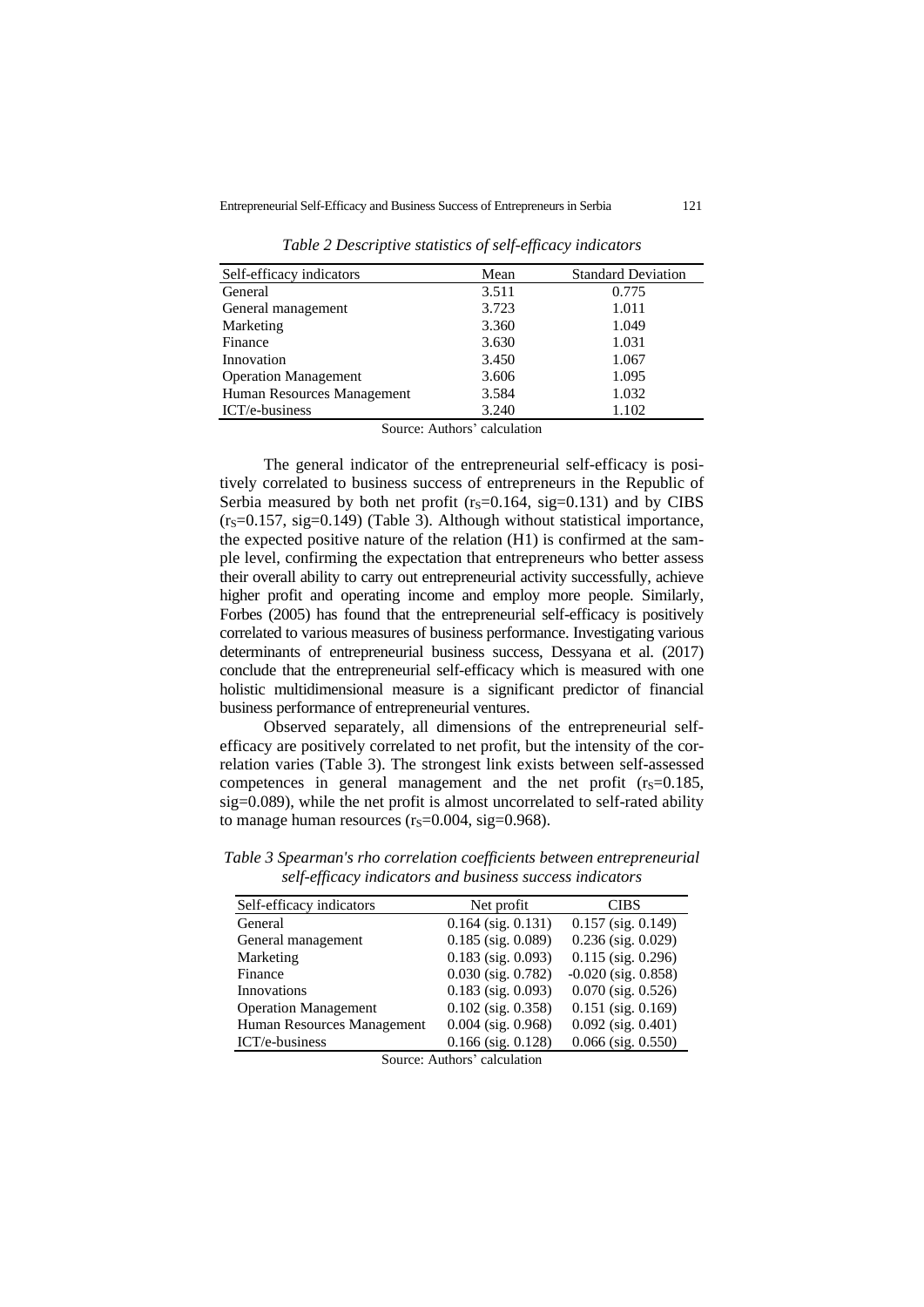As to the interdependence between individual dimensions of the entrepreneurial self-efficacy and the CBIS, statistically significant correlation was found to exist between the self-efficacy in the field of general management and the composite index of business success  $(r<sub>S</sub>=0.236)$ , sig=0.029). This correlation is positive and the strongest, relative to other dimensions of the entrepreneurial self-efficacy. Almost all other dimensions of the entrepreneurial self-efficacy are also positively correlated to the business success. Surprisingly, the exception is the self-efficacy in financial management which is negatively correlated to the composite measure of entrepreneurs' business success ( $r_s$ = -0.020, sig=0.858). Although not expected, this result is in line with one presented by Storey (2010) who argues that entrepreneurs with experience in financial management have more conservative approach to the growth of their businesses. So, it is possible that entrepreneurs that have higher self-efficacy in finance are more oriented toward financial performance measures and therefore more cautious toward growth which can be risky and which can endanger financial performance of the firm. Newman et al. (2019) offer another possible explanation of this negative link as they find that high levels of the entrepreneurial self-efficacy may encourage extreme risky behavior of an entrepreneur, which can negatively influence his/her business success or even survival. Very high level of entrepreneurial selfefficacy can be linked to overconfidence and over-optimism which in turn may have positive but also a negative effect on the entrepreneurial business performance.

The difference in the intensity of the positive correlation between various dimensions of entrepreneurial self-efficacy and the business success can be seen as a confirmation of the second hypothesis. With the exception of the self-efficacy in finance which is found to be negatively correlated to holistically measured business success, other results correspond to those presented by Cumberland et al. (2015) who find that different dimensions of entrepreneurial self-efficacy are positively associated with firm performance. Higher self-efficacy of entrepreneurs in the Republic of Serbia is related to higher net profit and higher value of the composite index of business success. More specifically, this study finds that entrepreneurs who believe more strongly in having marketing, innovation, operations management, human resources and ICT-related knowledge and competences needed for successfully operating their business ventures, are the ones who earn higher profits and operating income, and those who have more employees. The rationale for this relationship may be the possibility that entrepreneurs who have stronger belief in their own abilities to successfully perform various entrepreneurial tasks, may strive to more ambitious and challenging goals and be more committed to their accomplishment (Khedhaouria, Gurău, & Torrès, 2015; Pollack et al., 2012; Zhang et al., 2019). Dessyana et al. (2017) argue that entrepreneurs with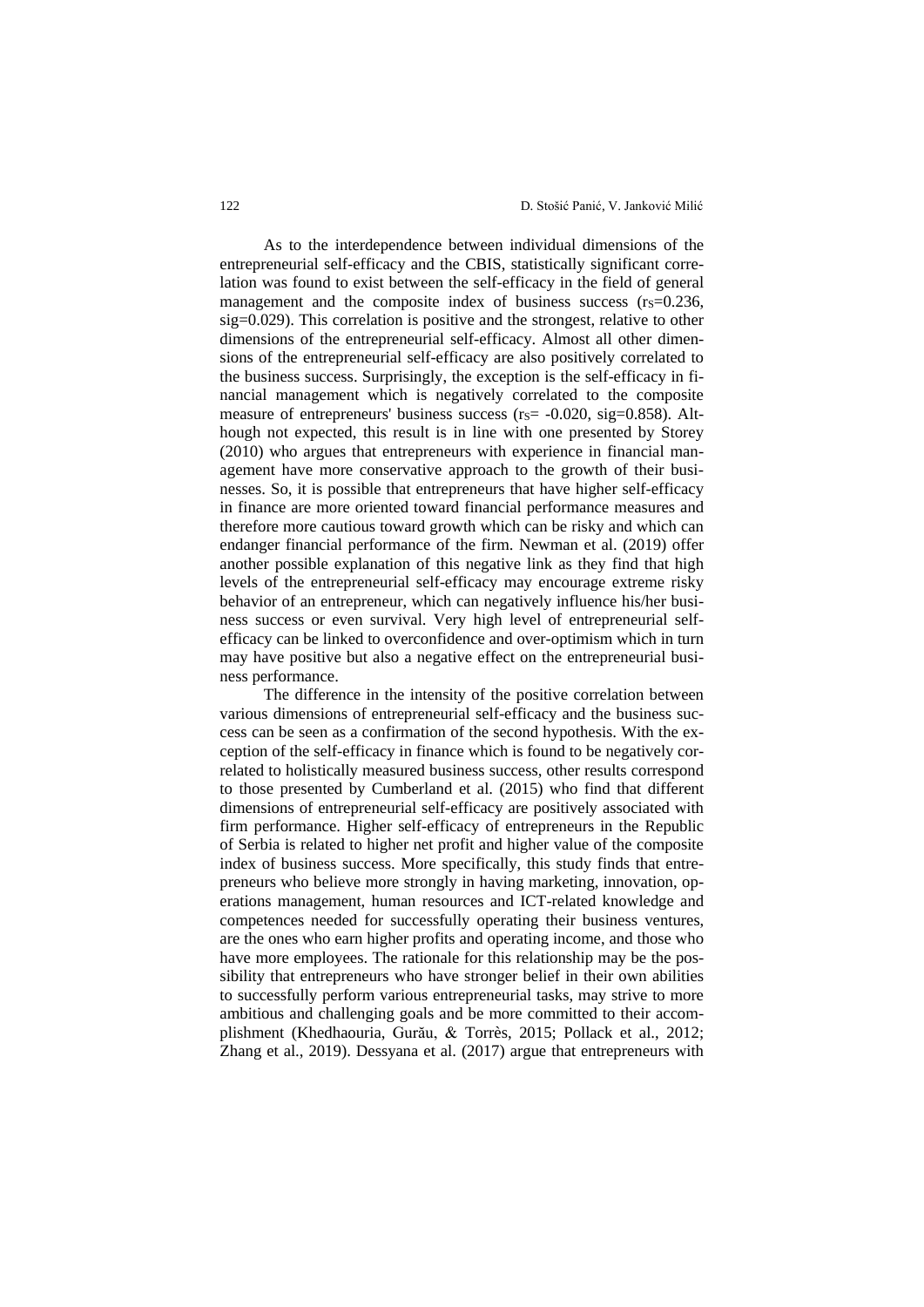higher self-efficacy are more adventurous and more willing to accept the challenges and new things which may explain the positive link between their high self-efficacy and better business results. Moreover, higher selfefficacy and higher self-confidence may help entrepreneurs in dealing with suppliers, buyers, employees and other stakeholders making them more prone to risks which are associated to the business performance growth. As Newman et al. nicely summarize it: "Entrepreneurship not only involves risk-taking, uncertainty, creativity, leadership and proactivity, but also requires persistence and passion. For all these factors, entrepreneurial self-efficacy is highly relevant" (2019: 404)*.* 

## *CONCLUSIONS*

Entrepreneurial self-efficacy is an important determinant of both entrepreneurial intentions and success as it makes an entrepreneur to be more persistent while dealing with various obstacles and challenges of starting and running a business (Zhang et al., 2019). The entrepreneurial self-efficacy is becoming an unavoidable construct in research on entrepreneurship because results show that it affects entrepreneur's motivation, intention, behavior and performance (Newman et al., 2019).

The study presented by this paper adds to the empirical results that suggest that the entrepreneurial self-efficacy is positively correlated to the business success of the entrepreneurial ventures. The link between holistically measured entrepreneurial self-efficacy and business success that was found to exist in the sample of entrepreneurs operating in the Republic of Serbia, although not statistically significant, is positive as expected. Moreover, positive correlations were recorded when different dimensions of the entrepreneurial self-efficacy were analyzed. The exception is the self-assessed competence in financial management which is negatively correlated to the composite index of business success.

With the exception of positive correlation between entrepreneurial self-efficacy in general management and composite measure of business success, all other relations are not statistically significant. This endangers the generalizability of the results. Moreover, correlations coefficients that are recorded indicate interconnections that are not that strong. This study is limited to entrepreneurial self-efficacy which is one of the possible performance determinants. Therefore, it is possible that just a small part of the entrepreneurial venture's business success can be explained by the entrepreneur's self-efficacy. Nevertheless, positive relations were found in the majority of the examined cases. This encourages further research on the subject, especially because this is an under-researched field in the Serbian context.

The knowledge that entrepreneurial self-sufficiency is positively correlated with the success of entrepreneurial ventures can have signifi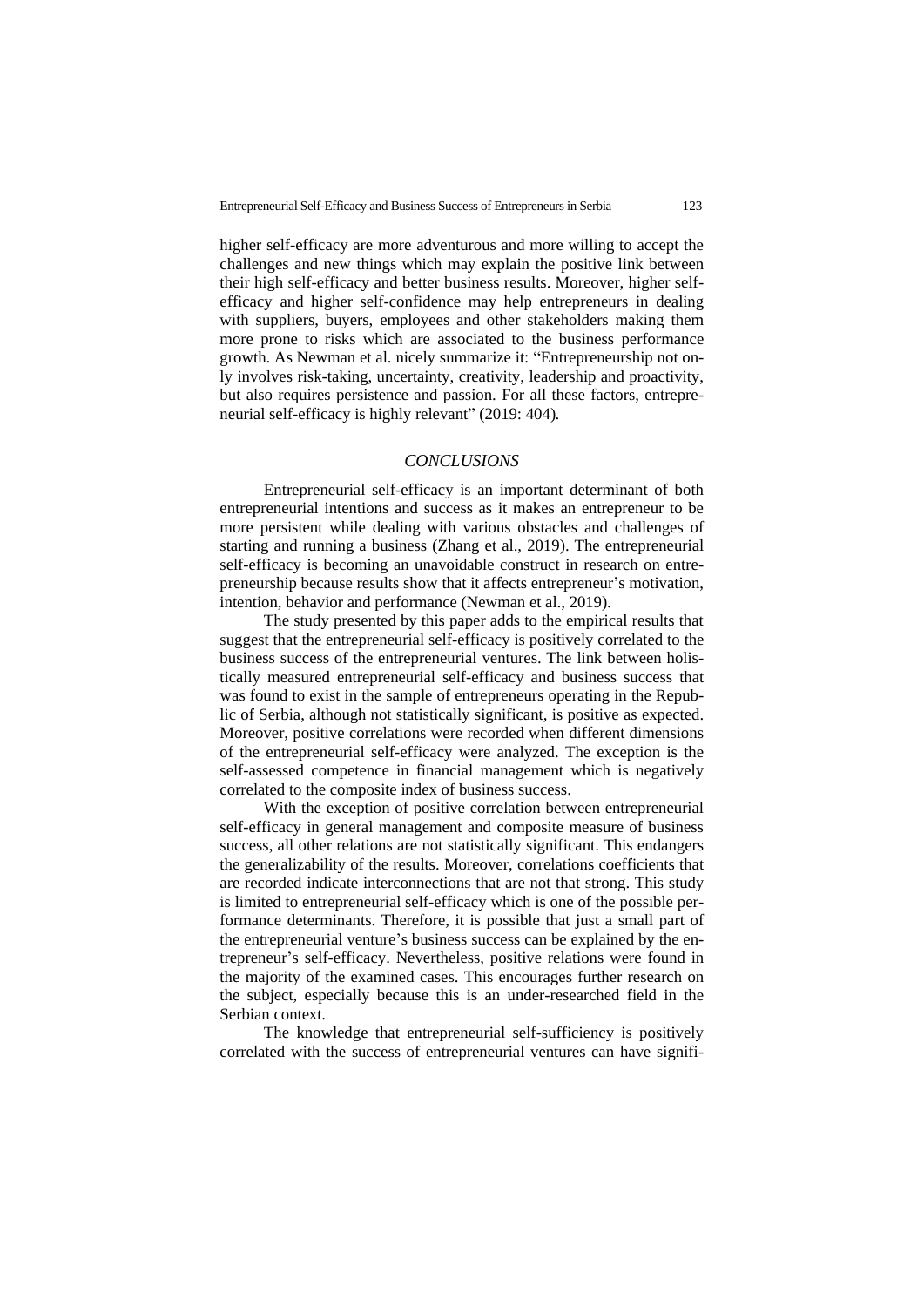cant implications for policy makers and educators. As previously noted, education and training are one of the antecedents of the entrepreneurial self-efficacy. Newman et al. (2019) list studies that suggest that the entrepreneurial self-efficacy can be enhanced by entrepreneurial education and training programs. And enhancing the entrepreneurial self-efficacy is important not only for increasing the number of entrepreneurial ventures but for their business success as well.

Although most agree that the entrepreneurial self-efficacy is a multidimensional phenomenon, in many studies it is measured throughout limited number of dimensions, or even through just one (McGee et al., 2009). Some of the studies are designed to measure this variable along multiple dimensions, but then they are taking the overall average score as a measure of the entrepreneurial self-efficacy (see Chen et al., 1998). The obvious shortcoming of this approach is that when taking a composite measure, it is not possible to see which aspect of the entrepreneurial selfefficacy is more significant for the researched phenomenon. As it mentioned before, the entrepreneurial self-efficacy can be improved by education. But, when research results are obtained on the basis of a composite measure, they cannot suggest which areas of education and training are most important for strengthening exactly those elements of the entrepreneurial self-efficacy which are most relevant for the entrepreneurial intentions and business success. Therefore, a more detailed research on the entrepreneurial self-efficacy can reveal differences in the nature and the intensity of the link between different components of this multidimensional construct and the business success. This paper is a move in that direction. The underlying conclusion is that if certain aspects of the entrepreneurial self-efficacy have stronger positive correlation to business success, than those aspects should be emphasized in education and training programs. The present study reveals that skills, knowledge and competencies in general management activities are the most strongly positively related to the net profit and composite measure of business success, thus suggesting the direction of educational measures aimed to improve the entrepreneurial self-efficacy and business success of entrepreneurs in the Republic of Serbia.

## *REFERENCES*

- Ajzen, I. (2005). *Attitudes, Personality and Behavior.* Berkshire: McGraw Hill Open University Press.
- Babović, M. (2012): Polazna studija o preduzetništvužena u Srbiji [Female Entrepreneurship in Serbia – A Pilot Study]. Beograd: Program Ujedinjenih nacija za razvoj.
- Bandura, A. (1994). Self-efficacy. In: Ramachaudran,V. S. (Ed.): *Encyclopedia of Human Behavior* (pp. 71-81), Vol. 4. New York: Academic Press.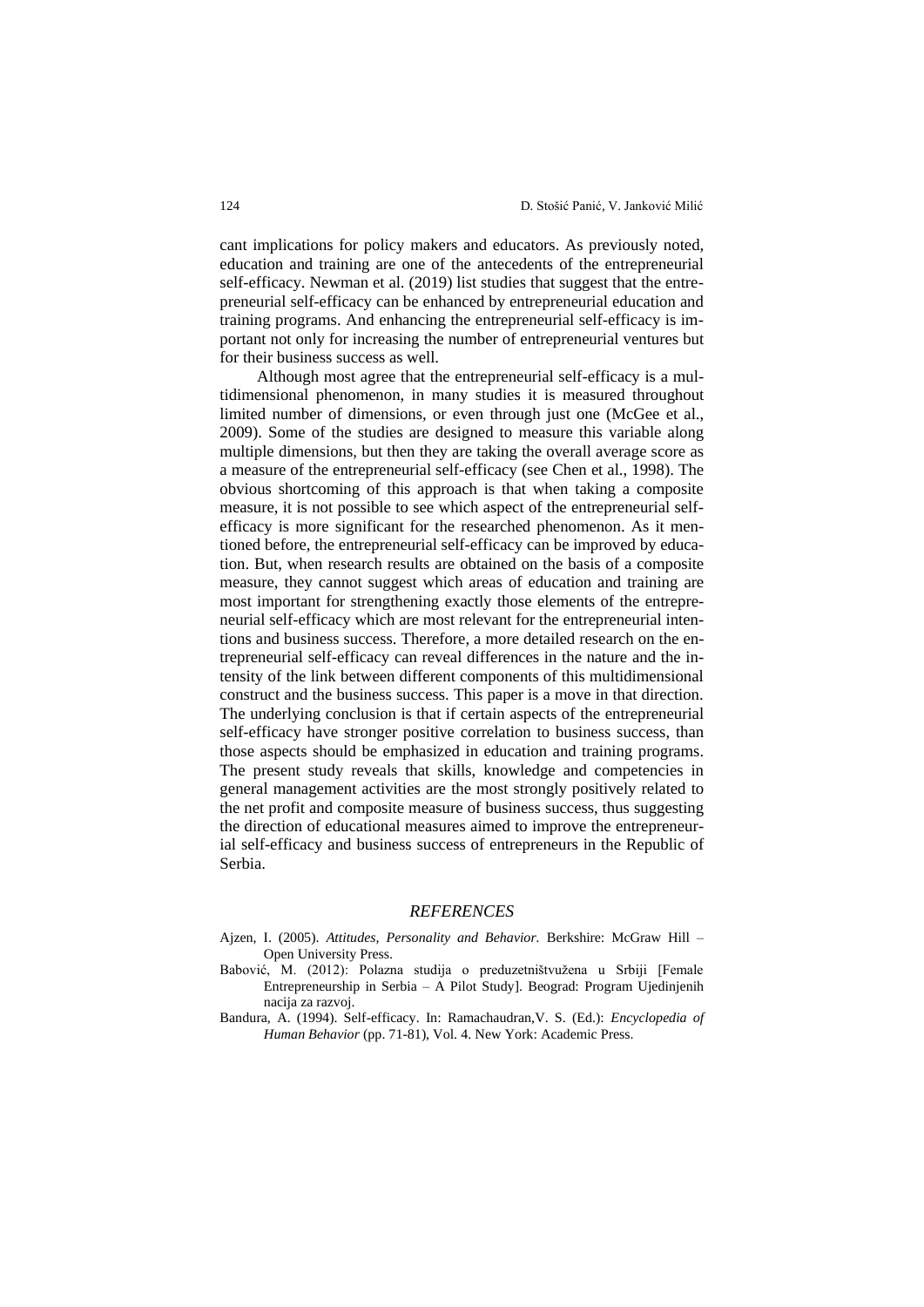- Baron, R., & Henry, R. (2011). Entrepreneurship: the genesis of organizations. In: Zedeck, S. (Ed.): *PA handbooks in psychology®. APA handbook of industrial and organizational psychology, Vol. 1. Building and developing the organization* (pp. 241–273). Washington DC: American Psychological Association.
- Bönte, W., & Piegeler, M. (2012). Gender gap in latent and nascent entrepreneurship: driven by competitiveness. *Small Business Economics,* 41(4), 961-987.
- Cabrera, E., & Mauricio, D. (2017). Factors affecting the success of women's entrepreneurship: a review of literature. *International Journal of Gender and Entrepreneurship*, 9 (1), 31-65.
- Cardon, M., & Kirk, C. (2015). Entrepreneurial Passion as Mediator of the Self-Efficacy to Persistence Relationship. *Entrepreneurship Theory and Practice*, 39(5), 1027-1050.
- Carter, N., Brush, C., Greene, P., Gatewood, E., & Hart, M. (2003). Women Entrepreneurs who Break Through to Equity Financing: The Influence of Human, Social and Financial Capital. *Venture Capital*, 5(1), 1-28.
- Chen, C., Greene, P., & Crick, A. (1998). Does Entrepreneurial Self-Efficacy Distinguish Entrepreneurs from Managers. *Journal of Business Venturing,* 13(4), 295-316.
- Cliff, J. (1998). Does one size fit all? Exploring the relationship between attitudes towards growth, gender, and business size. *Journal of Business Venturing*, 13(6), 523-542.
- Coleman, S., & Robb, A. (2009). A comparison of new firm financing by gender: evidence from the Kauffman Firm Survey data. *Small Business Economics*, 33(4), 397-411.
- Cumberland, D., Germain, R., & Meek, W. (2015). Entrepreneurial self-efficacy and firm performance in challenging environments: Evidence from the franchise context. *Journal of Developmental Entrepreneurship,* 20(1), 1-19.
- Delmar, F. (2006). Measuring growth: Methodological Considerations and Empirical Results. In: Davidsson, P., Delmar, F., & Wiklund, J. (Eds.): *Entrepreneurship and the Growth of the Firm* (pp. 62-83). Cheltenham, UK: Edward Elgar Publishing Limited.
- DeNoble, A., Jung, D., & Ehrlich, S. (1999). *Entrepreneurial self-efficacy: The development of a measure and its relationship to entrepreneurial action*. Paper presented at the Babson-Kauffman Entrepreneurship Research Conference. Available at: [http://fusionmx.babson.edu/entrep/fer/papers99/I/I\\_C/IC.html](http://fusionmx.babson.edu/entrep/fer/papers99/I/I_C/IC.html) (30. 03.2019)
- Dessyana, A., Prihatin, B., & Riyanti, P. (2017). The Influence of Innovation and Entrepreneurial Self-Efficacy to Digital Startup Success. *International Research Journal of Business Studies,* 10(1), 57-68.
- Díaz-García, M., & Jiménez-Moreno, J. (2010). Entrepreneurial intention: the role of gender. *International Entrepreneurship and Management Journal,* 6(3), 261- 283.
- Drnovšek, M., Wincent, J., & Cardon, M. (2010). Entrepreneurial self-efficacy and business start-up: developing a multi-dimensional definition. International Journal of Entrepreneurial Behaviour & Research, 16(4), 329-348.
- Forbes, D. (2005). The Effects of Strategic Decision Making on Entrepreneurial Self-Efficacy. *Entrepreneurship Theory and Practice,* 29(5), 599-625.
- Hisrich, R., & Brush, C. (1984). The Women Entrepreneur: Management Skills and Business Problems. *Journal of Small Business Management*, 22(1), 30-37.
- Hmieleski, K., & Baron, R. (2013). When does entrepreneurial self-efficacy enhance versus reduce firm performance? *Strategic Entrepreneurship Journal,* 2(1), 57-72.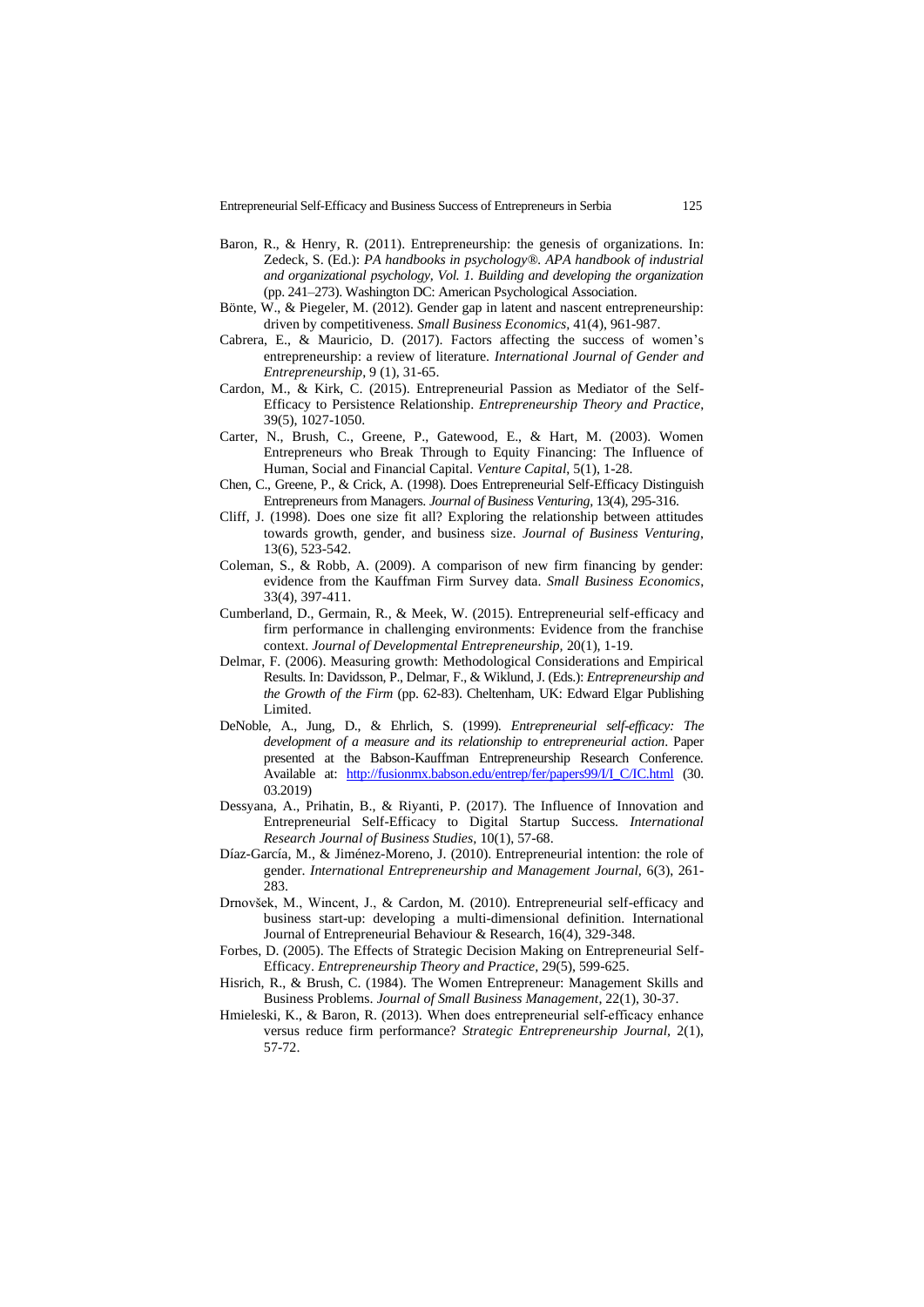- Khedhaouria, A., Gurău, C., & Torrès, O. (2015). Creativity, self-efficacy, and smallfirm performance: the mediating role of entrepreneurial orientation. *Small Business Economics,* 44(3), 485-504.
- Kickul, J., Gundry, L., Barbosa, S., & Whitcanack, L. (2009). Intuition Versus Analysis? Testing Differential Models of Cognitive Style on Entrepreneurial Self-Efficacy and the New Venture Creation Process. *Entrepreneurship Theory and Practice,* 33(2), 439-453.
- Lee, Y., Jasper, C., & Fitzgerald, M. (2010). Gender Differences in Perceived Business Success and Profit Growth among Family Business Managers. *Journal of Family and Economic Issues*, 31(4): 458-474.
- Lerner, M., & Almor, T. (2002). Relationships among Strategic Capabilities and the Performance of Women-Owned Small Ventures. *Journal of Small Business Management,* 40(2), 109-125.
- McGee, J., Petersen, M., Mueller, S., & Sequeira, J. (2009). Entrepreneurial Self-Efficacy: Refining the Measure. *Entrepreneurship Theory and Practice*, 33(4), 965-988.
- MERS/NARD (Ministry of Economy//National Agency for Regional Development) (2014): Report on Small and Medium Enterprises and Entrepreneurship for the year of 2013. Belgrade.
- Miao, C., Qian, S., & Ma, D. (2016). The Relationship between Entrepreneurial Self‐Efficacy and Firm Performance: A Meta‐Analysis of Main and Moderator Effects. Small Business Management, 55(1), 87-107.
- Mueller, S., & Dato-on, M. (2013). A Cross Cultural Study of Gender-Role Orientation and Entrepreneurial Self-efficacy. *International Entrepreneurship and Management Journal*, 9(1), 1-20.
- Newman, A., Obschonka, M., Schwarz, S., Cohen, M., & Nielsen, I. (2019). Entrepreneurial self-efficacy: A systematic review of the literature on its theoretical foundations, measurement, antecedents, and outcomes, and an agenda for future research. *Review Issue 2017/18 (Annual issue)*, *Journal of Vocational Behavior*, 110(part B), 403-419.
- Parker, S. (2009). *The Economics of Entrepreneurship*. Cambridge: Cambridge University Press.
- Pollack, J., Burnette, J., & Hoyt, C. (2012). Self-Efficacy in the Face of Threats to Entrepreneurial Success: Mind-Sets Matter. *Basic & Applied Social Psychology,* 34(3), 287-294.
- Storey, D. J. (2010). *Understanding the Small Business Sector.* Hampshire: Cengage Learning EMEA.
- Trevelyan, R. (2011). Self-Efficacy and Effort in New Venture Development. *Journal of Management and Organization,* 17(1), 2–16.
- Walker, E., & Webster, B. (2006). Management Competencies of Women Business Owners. *Entrepreneurship Management*, 2(4), 495-508.
- Zhang, Y., Cui, L., Zhang, G., Sarasvathy, S., & Anusha, R. (2019). An Exploratory Study of Antecedents of Entrepreneurial Decision-Making Logics: The Role of Self-Efficacy, Optimism, and Perspective Taking. *Emerging Markets Finance & Trade,* 55(4), 781-794.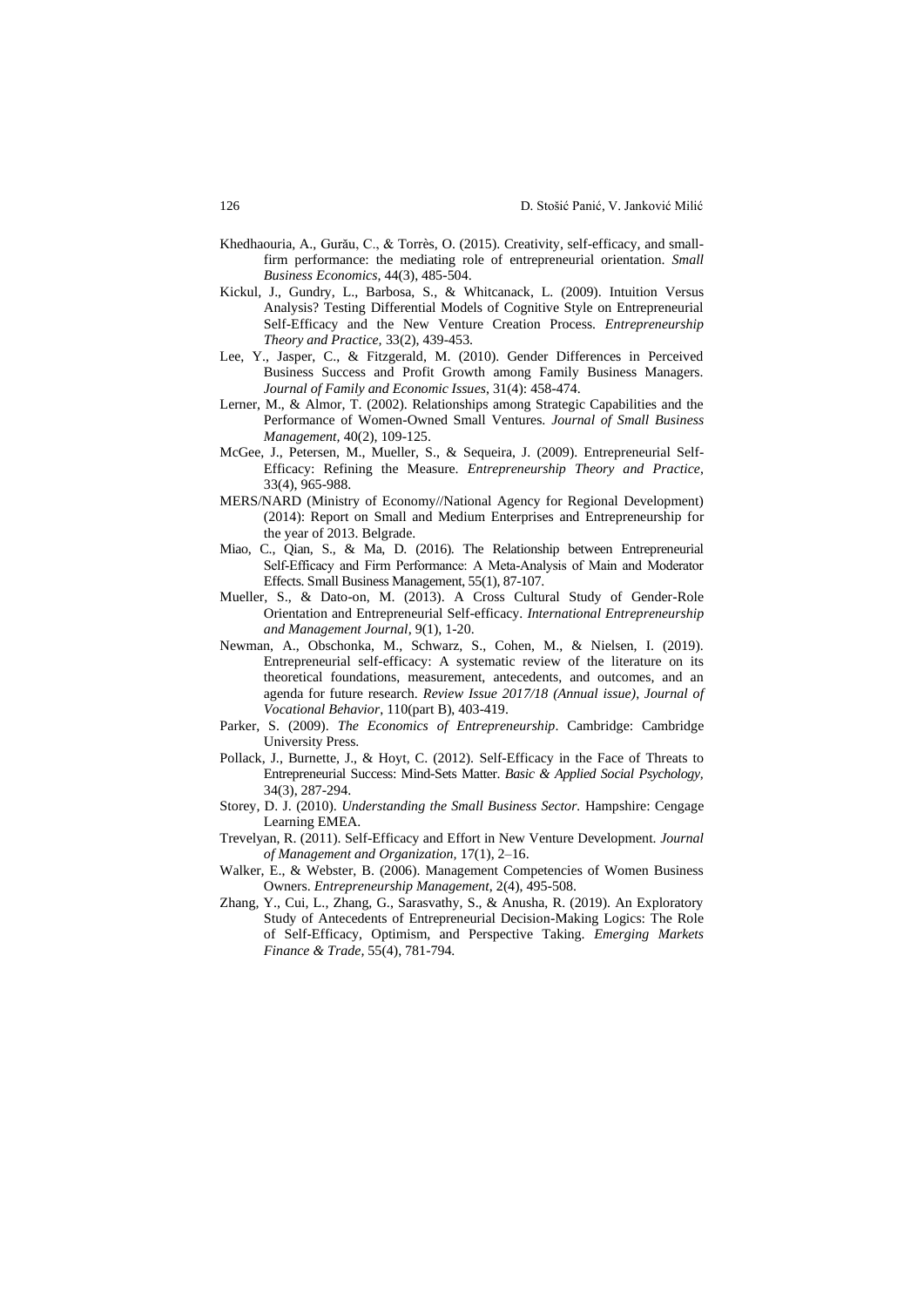# **ПРЕДУЗЕТНИЧКА САМОЕФИКАСНОСТ И ПОСЛОВНИ УСПЕХ ПРЕДУЗЕТНИКА У РЕПУБЛИЦИ СРБИЈИ: ПИЛОТ СТУДИЈА**

## **Данијела Стошић Панић, Весна Јанковић Милић**

Универзитет у Нишу, Економски факултет, Ниш, Србија

### **Резиме**

Сврха истраживања које је презентовано овим радом је да се испита однос између предузетничке самоефикасности као компоненте хуманог капитала предузетника у Србији и њиховог пословног успеха. Имајући у виду да је хумани капитал предузетника сложена варијабла (Coleman, & Robb, 2009; Lee, Jasper, & Fitzgerald, 2010)), постоји потреба да се оцени природа односа између различитих компоненти хуманог капитала и пословног успеха предузетника. Један од најмање истраживаних елемената хуманог капитала у овом контексту је предузетничка самоефикасност. Предузетничка самоефикасност је конструкт који показује како појединац оцењује сопствене способности да обавља предузетничку активност (Miao, Qian, & Ma, 2016)Миао, Qиан, & Ма, 2016). Што се тиче истраживачке операционализације овог феномена, предузетничка самоефикасност појединца се може мерити јединственим мерилом, као општа или генерална предузетничка самоефикасност. Такође, будући да је и сама сложена варијабла, предузетничка самоефикасност се може декомпоновати и мерити дуж својих различитих димензија.

Полазећи од резултата истраживања која су спроведена у другим националним оквирима, дефинисано је очекивање да између генералне предузетничке самоефикасности предузетника у Србији и њиховог пословног односа постоји позитивна корелација. Такође, хипотеза је да постоји разлика у природи односа између различитих димензија предузетничке самоефикасности и пословног успеха предузетника у Србији.

Резултати истраживања које је спроведено на узорку од 86 случајно узоркованих малих и средњих предузећа и предузетника (из базе Агенције за привредне регистре Републике Србије), потврђују највећи број очекиваних односа између посматраних варијабли. Наиме, општа предузетничка самоефикасност је позитивно корелисана са пословним успехом предузетника, без обзира да ли се пословни успех мери оствареним нето добитком или композитним индексом који, поред нето добитка, уважава и пословни приход и број запослених. Такође, идентификоване су и разлике у природи односа између различитих димензија предузетничке самоефикасности и пословног успеха. У највећем броју случајева постоји позитивна корелациона веза између различитих димензија предузетничке самоефикасности и пословног успеха (без обзира како се он мери). Разлика у природи односа се огледа у јачини ове позитивне повезаности, при чему је најјача позитивна веза регистрована између предузетничке самоефикасности у домену општег менаџмента и композитног индекса пословног успеха., док је најслабија позитивна веза идентификована између предузетничке самоефикасности и оствареног нето добитка. Изузетак од позитивног односа јесте предузетничка самоефикасност у домену пословних финансија која је негативно корелисана са пословним успехом када се он мери композитним индексом.

Уз уважавање резултата других студија хуманог капитала предузетника у Србији, презентовано истраживање треба да допринесе потпунијем разумевању